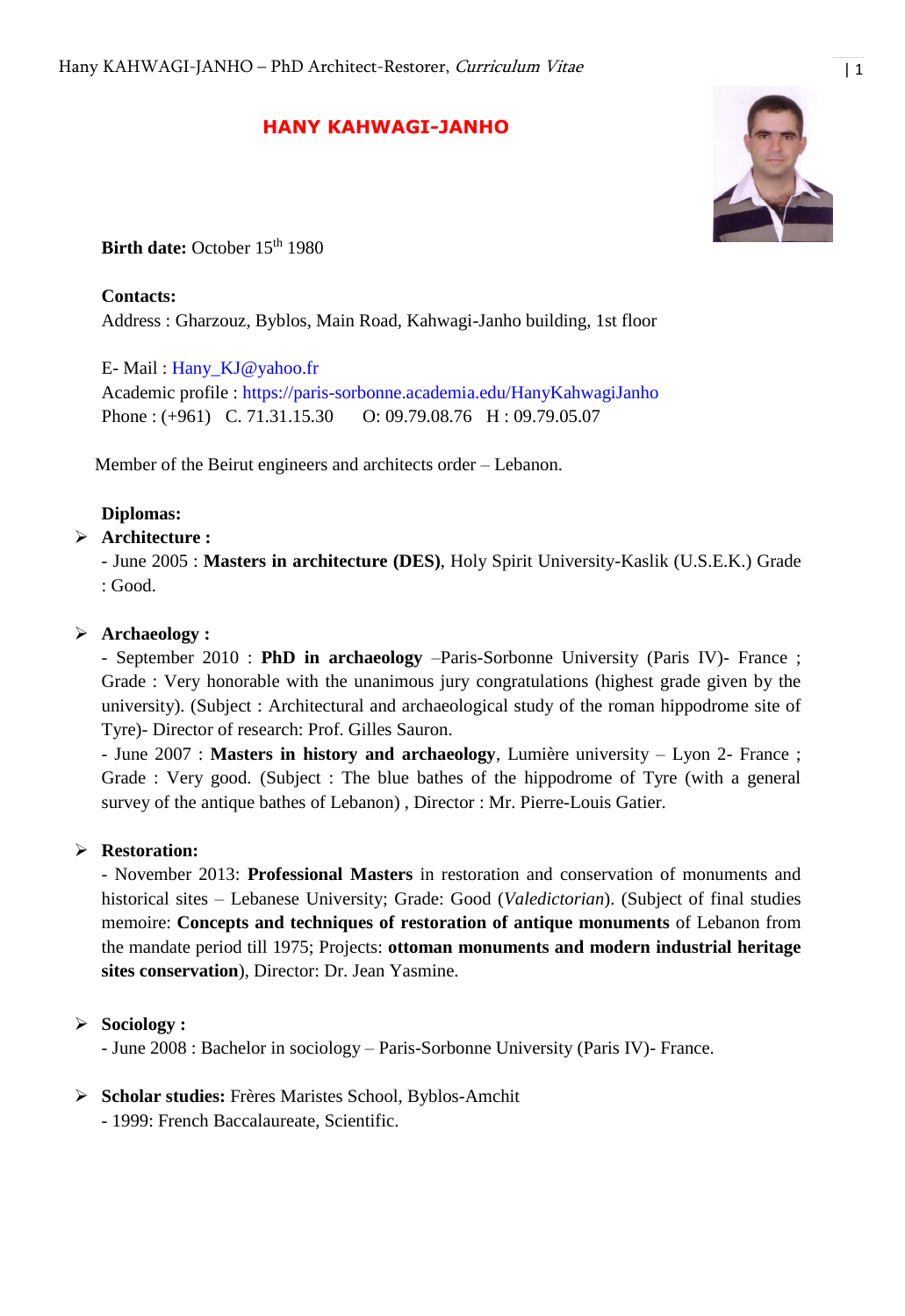## **Supplementary trainings:**

- 2017: CIPA-CyArch-Unesco Workshop: Cultural Heritage 3D Surveying & Modeling (photogrammetry, drone surveying and laserscan) Eshmoun-Beirut, Lebanon..

- 2014: CIPA – ICOMOS Workshop: Cultural Heritage 3D Surveying & Modeling, Paestum, Italy.

- May 2012 : 3D monumental photogrammetry, sessions animated by P. Grussenmeyer (INSA-Strasbourg) (IFPO-CDR-DGA)

- February 2008 : SIG system: methods and applications- URFIST and Paris-Sorbonne University.

- October 2005: workshop organized by UNIMED and the province of Brindisi, Pastis-Italy, about the Mediterranean heritage.

- April 2005: web shop "Strabon - Cultural Mediterranean Heritage" organized in Amman-Jordan by the foundation Maison des Sciences de l'Homme- Paris and the department of the Jordanian antiquities.

- February 2005: UNIMED international seminar (world cultural heritage) held at USEK-Lebanon, in collaboration with La Sapienza University-Rome.

- December 2005: seminar: numerical tools applied on archeological monuments, USEK-Lebanon and GAMSAU-Marseille-France.

## **Research and academic positions :**

- 2014-present : Studies on the Orthodox churches of al-Koura region, ARPOA, Balamand University.

- 2014-present: Associate researcher, IFPO (Institut Français du Proche-Orient, French Embassy-Beirut)

- 2011: Designated expert at the AERES-France (institution monitoring the organization of the experts comities charged of the evaluations of the doctoral academic units in the French universities). [\(www.aeres-evaluation.fr\)](http://www.aeres-evaluation.fr/)

- 2003-2006 : Executive researcher for "Strabon" which is an euro-mediterannean program (Eumedis- Maison des Sciences de l'Homme, Paris). Architectural, archeological and historical studies of the published sites (Faqra, Niha, Hosn-Niha and Hardine), documentary management. <http://strabon.usek.edu.lb/strabon/>[www.strabon.org](http://www.strabon.org/)

# **Scholarships and subventions :**

- 2017 : Subvention from the Balamand University for the study of the historical cemetery of Bkeftine Monastery.

- 2015 : Subvention from Balamand University for the study of the construction techniques and proportions of the orthodox churches of Koura.

- 2014 : Subvention from Balamand University for the study of Reused blocks in the orthodox churches of Koura.

- 2009 : Scholarship « Aires culturelles », Paris-Sorbonne University
- 2007-2010 : « Allocation de la recherche doctorale », Paris-Sorbonne University.
- 2007 : Subvention from the Balénorient program.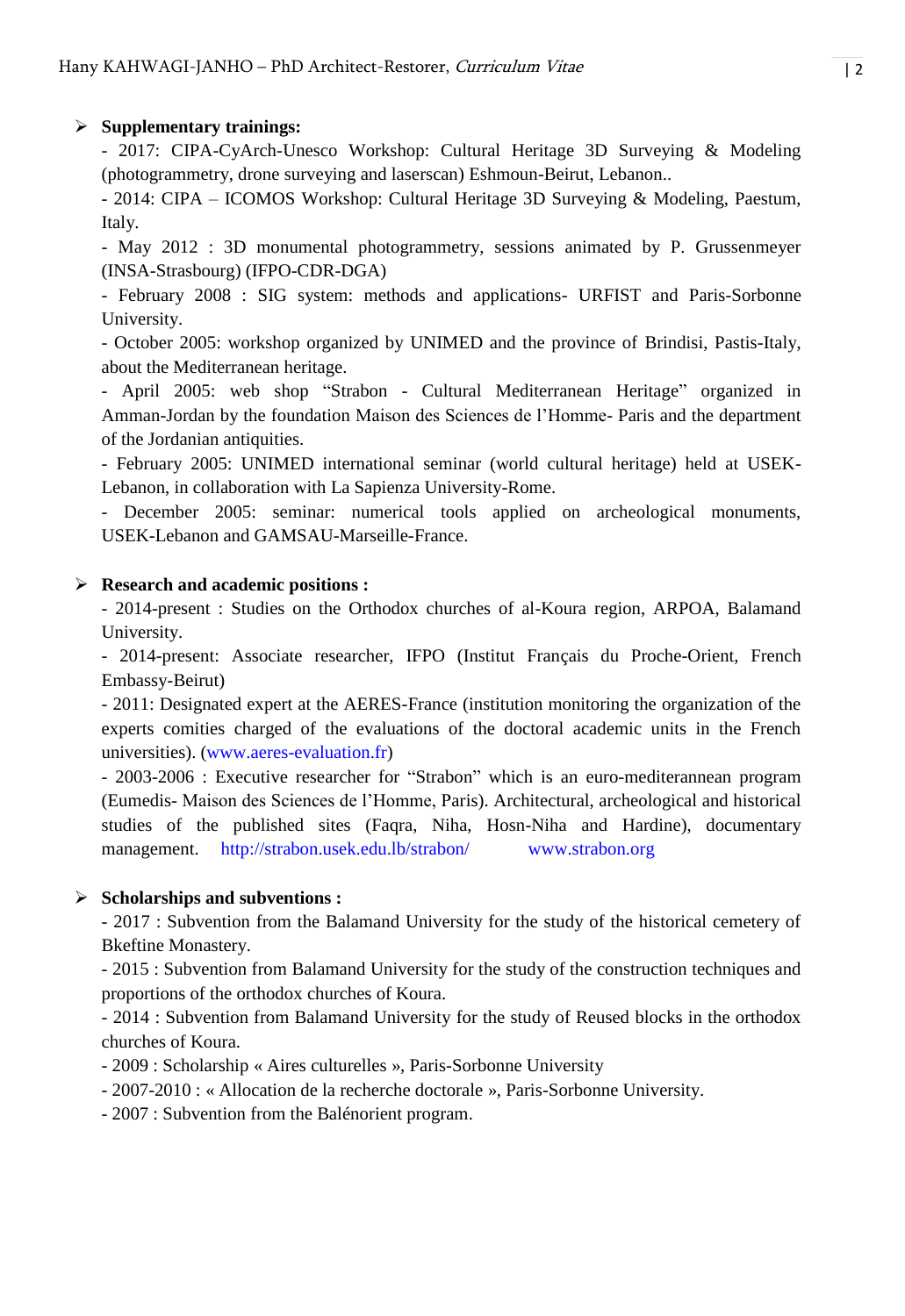## **Teaching positions :**

- 2018: Co-director of doctoral thesis at the Pazmany Peter Catholic University, Budapest, Hungary.

- 2014-current: Lecturer at ALBA- Balamand University: pre-graduate and master level courses: Religious Heritage, Architectural Heritage, Introduction to Restoration, Renovation and Rehabilitation, Introduction to communication spaces.

- 2015-current: Lecturer at Lebanese University, Center for Restoration and Conservation (CRC).

- 2005-current: Lecturer at USEK- Department of architecture: several courses taught from the first till the graduate levels (Graduation thesis, methodology of research in architecture, space and perception, history and theory of architecture, sociology and architecture, architectural heritage workshops …)

- 2007-2010: Lecturer for bachelor and master's levels, History and Archaeology Research Unit (UFR), Sorbonne University (Paris IV).

# **Conferences :**

**-** November 2018: Les églises doubles du Liban, formes et évolution, colloque, 7ème colloque de la liturgie syriaque, USEK- Lebanon.

- September 2018 : The roman temples and medieval chapels of Lebanon, an overview of their architectural forms and typologies, Barcelona, European Archaeologists Annual Meeting.

- May 2018 : The medieval chapels of Yanouh and Eddeh in Mount Lebanon. A comparative study between the two sites. Budapest, Colloquium

- January 2018: The French mandate architecture in Tripoli- Lebanon (USEK-Zouk Municipality).

- May-September 2017: Lectures at the Pazmany Peter Catholic University, Budapest, Hungary.

- April 2015 :: De Baalbeck à Anjar, à propos de quelques séries de chapiteaux. IFPO Beirut .

- January 2014 : Les monuments de Tyr el-Bass, une approche architecturale et urbaine, IFPO Beirut.

- October 2011 : The chronology of the roman monuments of Tyre el-Bass, International Seminary on Tyr (DGA-Lebanon, UNESCO, IFPO)

- Décember 2010 : Seminary on the antique mosaics, École Normale Supérieure (ENS) – Paris.

- May 2010 : « Journée doctorale », Paris IV-Sorbonne University

- November 2009 : 3rd international conference of Balnéorient, Damascus, Syria (National Research Agency-ANR, and Maison de l'Orient et de la Méditerranée, France).

## **Scientific publications :**

Books :

1. H. Kahwagi-Janho, 2016. *Les monuments romains de Tyr* extra-muros*. Étude architecturale de l*a route antique, l'arc monumental et l'aqueduc de Tyr, Ausonius, Bordeaux.

2. H. Kahwagi-Janho, 2012. *L'hippodrome romain de Tyr, étude d'architecture et d'archéologie*, Ausonius, Bordeaux.

3. H. Kahwagi-Janho (under press-Ausonius, Bordeaux). *Les chapiteaux corinthiens du Liban, formes et évolution du Ier au IVe s. ap. J.-C.*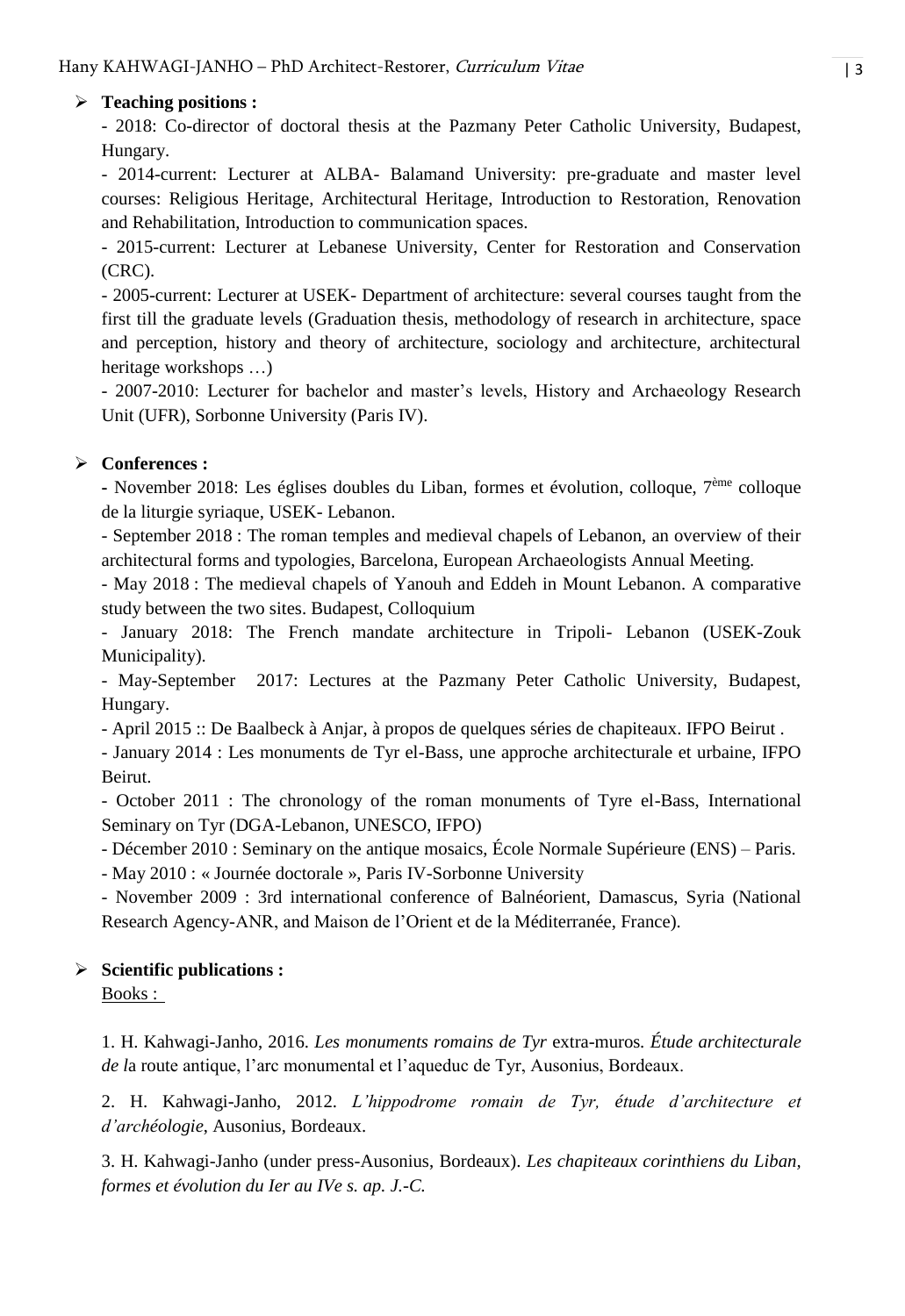Books chapters and articles :

- 1. H. Kahwagi-Janho, 2019. « Figured capitals from Lebanon », *BAAL,* 19, p. 313-332.
- 2. H. Kahwagi-Janho, 2019. « La maison de Bacchus. Géométrie et proportions » dans M. Blanchard-Lémé, P.-A. Février et *als*, *L'édifice appelé « Maison de Bacchus » à Djemila*, Paris, p. 47-52.
- 3. H. Kahwagi-Janho, 2019. « Les églises doubles du Liban. Formes, types et évolutions », 107-140. .p ,Kaslik ,الليتورجيا والفن المقدس في التراث السرياني. المؤتمر الليتورجي السابع
- 4. H. Kahwagi-Janho, 2019. « L'hippodrome romain de Tyr », *Les dossiers d'archéologie*,
- 5. H. Kahwagi-Janho, 2018. « Deux chapiteaux romans de l'église de Maad », *BAAL*, 17.
- 6. H. Kahwagi-Janho, 2017. « De Baalbeck à Anjar. À propos de quelques séries de chapiteaux antiques», *Topoi*, 21-1, p. 7-27.
- 7. H. Kahwagi-Janho, 2017. « L'évolution de la conception structurale et proportionnelle des églises orthodoxes de Koura », *Chronos* (Université de Balamand), 36, p. 7-52.
- 8. H. Kahwagi-Janho, 2016. « Le temple antique caché sous l'église Saint Charbel de Maad », *Chronos* (Université de Balamand) 34, 95-135.
- 9. H. Kahwagi-Janho, 2016. « The Roman Aqueduct of Tyre », *Journal of Eastern Mediterranean Archaeology and Heritage Studie*s *(JEMAHS)* (Penn State University), 4-1.
- 10. H. Kahwagi-Janho, 2015. « L'espace chez Lamartine, une approche architecturale », *Acanthe. Annales de lettres françaises,* (Université Saint-Joseph), 33, p. 38-75.
- 11. H. Kahwagi-Janho, 2014. « Chapiteaux corinthiens d'époque romaine à Tyr», *Syria* (IFPO-Beyrouth), 91, p. 319-350.
- 12. H. Kahwagi-Janho, 2014. « Les chapiteaux à volutes verticales du Liban », *Chronos* (Université de Balamand), 29, p. 95-125.
- 13. H. Kahwagi-Janho, 2014. « Étude comparative des deux bains byzantins associés à l'hippodrome de Tyr » dans M.-F. Boussac, S. Denoix, Th. Fournet, et B. Redon (éds.), Balaneia, thermes et hammams, 25 siècles de bain collectif au Proche-Orient, Actes du 3e colloque international Balnéorient, organisé par l'Institut français du Proche-Orient et la Direction Générale des Antiquités et des Musées de Syrie (Damas - Syrie / 2-6 nov. 2009), Le Caire.
- 14. H. Kahwagi-Janho, 2013. « Compte-rendu bibliographique des mosaïques du Liban publiées entre 2010 et 2012 », dans H. Lavagne (dir.), *Bulletin de l'AIEMA*, Paris, p. 351-355.
- 15. H. Kahwagi-Janho, 2012. « Problèmes de chronologie du secteur de l'hippodrome de Tyr el-Bass», BAAL, L'histoire de Tyr au témoignage de l'archéologie, H.S. 8, p. 171-186.
- 16. H. Kahwagi-Janho, 2012. « Les citernes antiques entourant le bâtiment à gradins », dans P.-L. Gatier et *als*, « Études d'éléments au cours des deux saisons de fouilles 2008-2009 à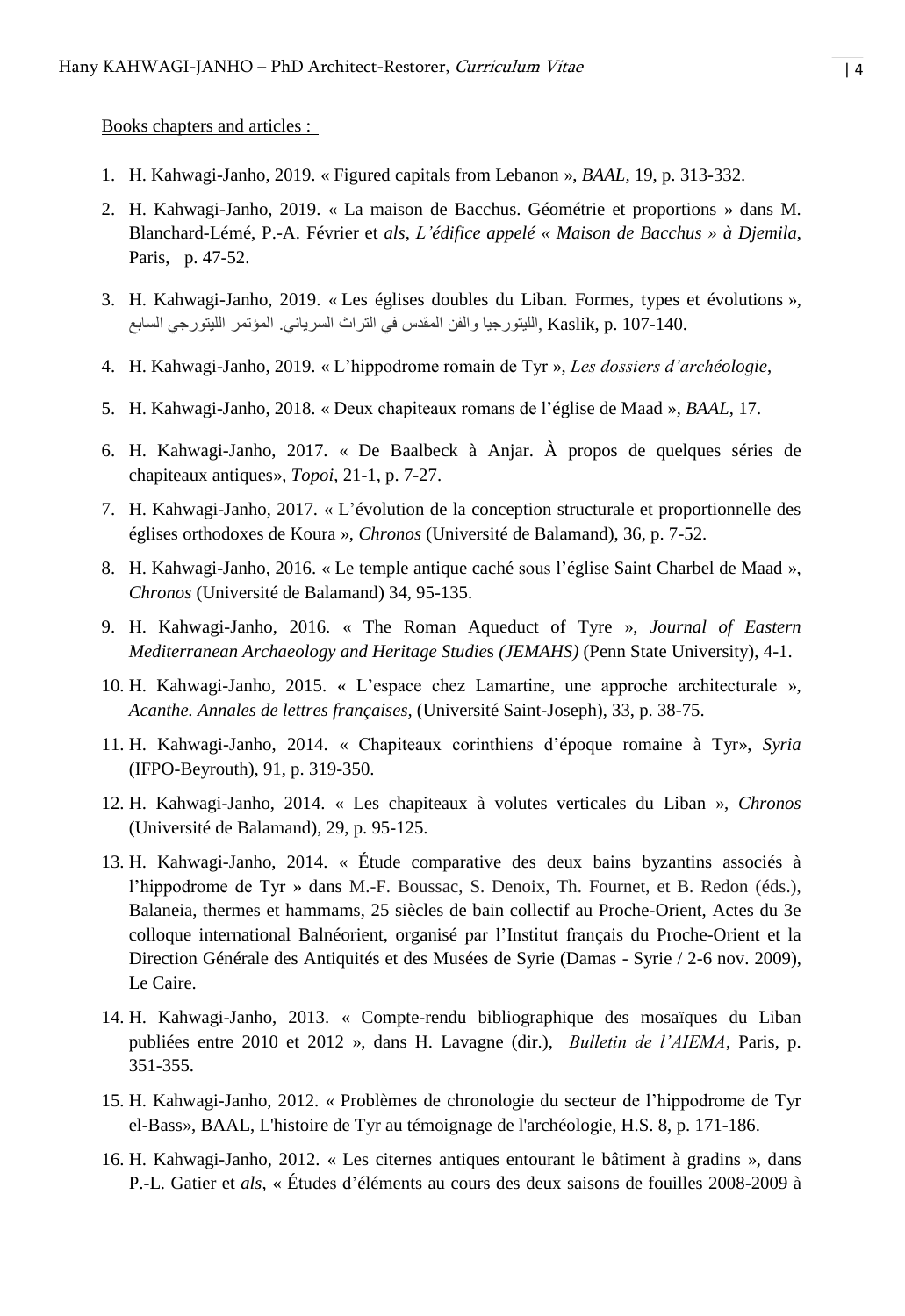Tyr », *BAAL*, 13, 2012, p. 159-163.

- 17. H. Kahwagi-Janho, 2011. « Compte-rendu bibliographique des mosaïques du Liban publiées entre 1996 et 2010 », dans H. Lavagne (dir.), *Bulletin de l'AIEMA*, Paris, 2011, p. 329-331.
- 18. H. Kahwagi-Janho, 2011. « La zone de l'hippodrome de Tyr, conclusions sur l'étude architecturale du site », *BAAL*, 13, p. 125-190.
- 19. H. Kahwagi-Janho, 2008. « Les bains des Bleus associés à l'hippodrome de Tyr », *BAAL*, 11, p. 25-56.

#### Under press :

- 20. H. Kahwagi-Janho, "The medieval chapels of Yanouh and Eddeh in Mount Lebanon. A comparative study between the two sites", proceedings of *Ezstorgom conferences: Bridge of Civilisations. The Near East and Europe c. 1100-1300*, 2019.
- 21. H. Kahwagi-Janho, 2019. « Le martyrium. Décor architectural et liturgique », *BAAL*, *Tyr-ville. Travaux archéologiques (2008-2013)*, H.S 15.
- 22. H. Kahwagi-Janho, 2019. « Décor et sculpture antiques : éléments architecturaux et architectoniques » *BAAL*, *Tyr-ville. Travaux archéologiques (2008-2013)*, H.S 15.
- 23. H. Kahwagi-Janho, 2019. « Les marques lapidaires » *BAAL*, *Tyr-ville. Travaux archéologiques (2008-2013)*, H.S 15.
- 24. H. Kahwagi-Janho, 2020. « Les blocs de remploi dans les églises orthodoxes du Koura », *in* Davie, M. (éd.), *Les églises orthodoxes du diocèse de Tripoli, vol. 2*, Balamand.
- 25. H. Kahwagi-Janho, 2020. « L'évolution de la conception structurale et proportionnelle des églises orthodoxes de Koura », *in* Davie, M. (éd.), *Les églises orthodoxes du diocèse de Tripoli, vol. 2* , Balamand.

#### **Professional experiences:**

#### **Architecture :**

- **2019: Preparation of the Hadchit Development Project for a full development of a sustainable economy and tourism in Hadchit village and its area in Qannoubine valley.**

- **2018 : Preparation of the Batroun District Development Project for a complete sustainable development of Batroun district, project funded by the World Bank within the frame of the Lebanon Municipal Investment Program. (chosen as Pilot Project).** (collaboration with Arch. Marc Abi Karam).

- 2007-2015: Development of several projects (residential) in Lebanon.

June – September 2010 : Y design (Antoine Younan architect). Projects studies: villas and residential complexes (Lebanon and Saudi Arabia).

- March-August 2006: Head Engineering Office, Samer Deeb Consulting. Studies: Architecture projects: international contests, buildings for residential use, educational institutes. (Permit and execution files, bulletin of quantities (BOQ), virtual presentations).

- December 2005- February 2006: Prof. Jean-Claude Issa, Archietcture office. Studies: 3D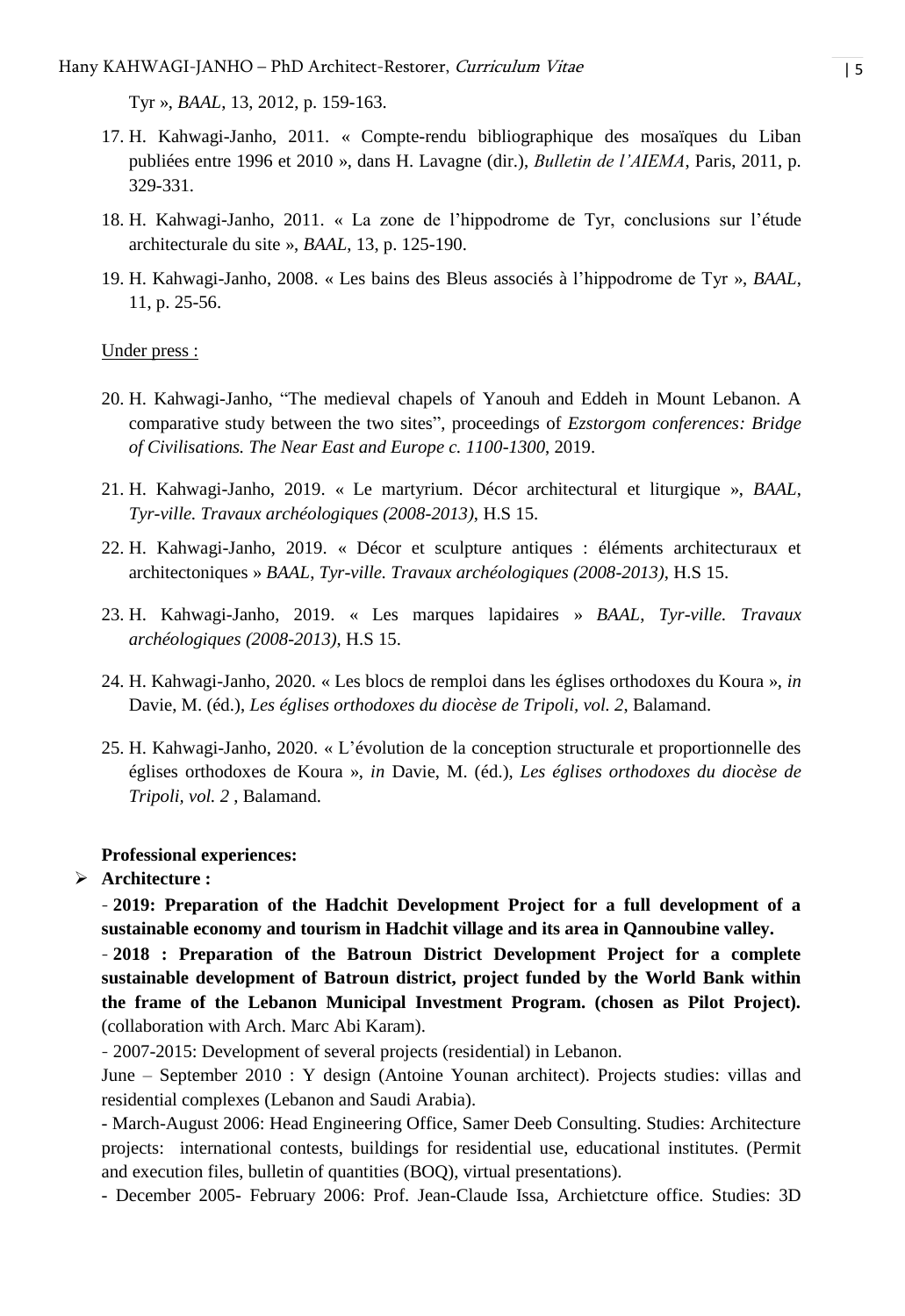Hany KAHWAGI-JANHO – PhD Architect-Restorer, *Curriculum Vitae* | 6

presentation, planning, permits file for residential buildings and villas.

## **Restoration :**

- 2019: Preparing the tender documents for the restoration of three trails in Wadi Qannoubine and the monuments of Dei res-Salib (Hadchit) and Mar Assia (Hasroun), collaboration with ERA Heritage, project funded by the UNESCO.
- 2019: Preparing for the restoration of the chapels of Mar Behnam and Mar Challita in Wadi Qannoubine, Hadchit village.
- 2019: Architect-Restorer in joint venture with Hicon General Trading and Contracting for the restoration works in the presidential wing in Beiteddin Palace.

**- 2017: current: director of the Lebanese side of the "Medieval Churches Restoration Project", funded by the Hungarian Government through the Foreign Ministry. Restoration of 33 historical churches all over the Lebanese territory. (Hungarian Foreign Ministry, Lebanese Foreign Ministry, Pazmany Peter Catholic University, USEK).** 

- 2017: Restoration of the medieval chapel of Mar Chayna- Qarnaoun (Batroun).

**- 2017-current: Expert for the preparation and organization of the Tyre Archaeological Site Museum (UNESCO-CDR-DGA project).** 

- 2017: Project for the restoration and the landscaping of the Archaeological site of Yanouh-Mghayré (Romano-byzantine Site, siege of the Maronite Patriarchate from the year 750 to 1275) and the surrounding medieval chapels

- 2015- current: Restoration project of Hammam al-Jadid, Tripoli, Lebanon (Ottoman monument, collaboration with Yasmine Makaroun).

- 2012-2015 : Expert on the restoration field of the Medieval Castle of Beaufort- South Lebanon (CDR-DGA).

**- 2012 : Expert for the UNESCO and DGA for the classification of Tyre on the World Heritage List (World Bank- CDR-DGA project).** 

- September 2004 : Pilot study of the rehabilitation of the archeological site of Brad in Syria (department of the Syrian antiquities and the maronite archbishopric of Aleppo). (Project director : Arch. Elias Tohmé).

## **Archaeology:**

- 2018- present: co-director of the Hungaro-Lebanese archaeological mission for the study of Crusader period Felicium Castle, Menjez-Akkar.

- 2018- present: Scientific director of the Hungaro-Lebanese archaeological mission for the study of the Medieval churches of Eddeh-Jbeil, Chikhan, Behdaydet, Der Bella and Hardine.

- 2008-present : Member of the French Archeological Mission of Tyre (dir. Mr. Pierre-Louis Gatier); surveys, studies and prospection in the octagonal byzantine church, roman bath, crusaders cathedral, and architectonic decorated blocs.

## **Information Technology skills:**

Professional tools: AutoCad 2D-3D, Photo Modeler (3D photogrammetry), photoscan, 3DSMax, Movie Maker, Photoshop.

Office automation: Word, Excel, PowerPoint, internet research engines and data bases.

## **Linguistic skills:**